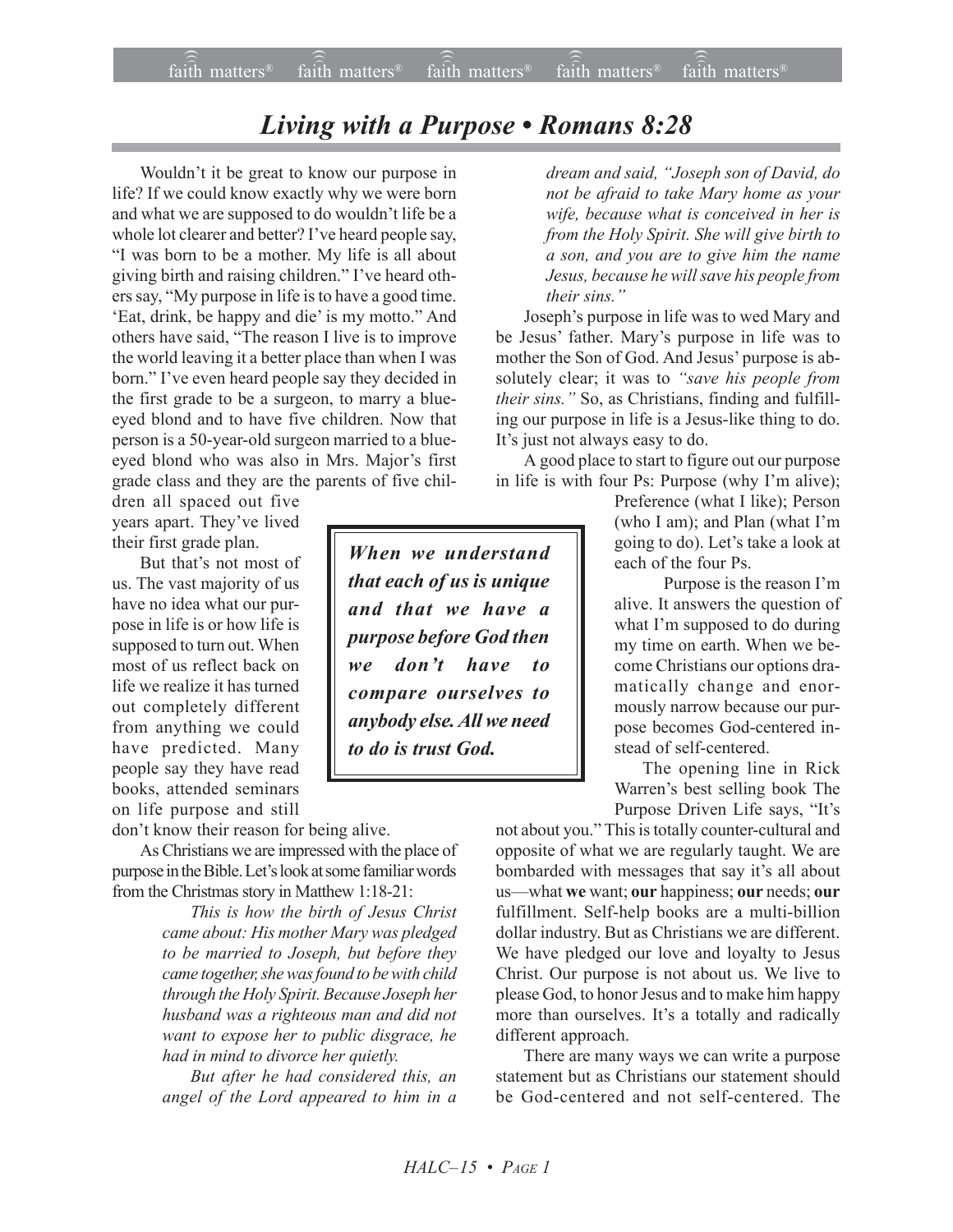Westminster Shorter Catechism says, "The chief end of man is to glorify God and to enjoy him forever." That is a God-centered purpose.

Preference is what I like and the way I would like my life to be. It's the dreams I would like to come true. The list of possible preferences is big enough to fill the Library of Congress. Some of the more usual choices include healthy, wealthy and happiness. Specifics could be a college education, a professional sports contract, publishing a book, cutting a hit record, winning an Academy Award or a Nobel Prize, finding a cure for cancer, being President of the United States, getting married, having children or getting even with someone who has hurt us.

It can be wonderful to dream. Dreams are our preferences imagined as if they were reality. Some preferences are reasonable and reachable. Some are totally far-fetched and extremely unlikely. One of the most frequent lies told to children in America is that "you can be anything you want to be." The truth is that we cannot have everything we want.

The third P is Person. Person is who I am. This is the reality part of the four Ps.

Who I am is a male, born into a middle-class American family, with an immigrant mother and a father who grew up in a working-class poor home, with three older brothers and a minimal aptitude for music, sports or foreign languages. What I'm good at is school when I work hard at it, people skills, communication and leadership.

So, who are you? What are you good at? What are your strengths?

Some people have person and preference align, but that's not true for all of us. Albert Einstein wanted to be a concert violinist but he was better at math and physics. St. John wanted to be a successful politician seated at the right hand of the king, but he was better at writing four New Testament books. Esther in the Old Testament wanted to win a national beauty contest (which she did) but what she was really good at was saving the Hebrew people from genocide.

The fourth P is Plan—what I'm actually going to do. This is a list of specific actions to take who we are and use what we have to satisfy our preferences or fulfill our purpose. This is what we are going to do with whatever we have left of life. Everything else is theory. The plan is for actually doing something.

To live with a purpose let's consider some practical suggestions of what we can do. Start by writing a purpose statement. That's fairly common in our society. Just finish the statement, "The purpose of my life is to . . . ." Keep it short and simple. Keep it personal. Keep it God-centered. Write a purpose statement that fits your life this year but will equally fit the last year of your life.

Start today; then revise it tomorrow. Reword it next week. Pray for God's help. It can be fun but it can also be a lot of hard work. That's why a lot of people don't do it. Do a good job and your purpose statement will shape and direct the rest of your life-job, marriage, money, vacations. All of life is then monitored by this purpose statement.

Here are some samples:

The purpose of my life is to glorify and enjoy God forever.

The purpose of my life is to make God look good.

The purpose of my life is to please Jesus Christ every day.

The purpose of my life is to point people to God.

The purpose of my life is to bless others in Jesus' name.

The purpose of my life is to be a godly person.

Dream your preferences. If you could have whatever you want, what would it be? Would it be fame? Fortune? Living on a farm? Getting married? Being an astronaut? Dreaming is an important part of the purpose process.

Write a purpose statement, dream the preferences and then describe yourself. In your head or on a piece of paper make a list of who you are and what you have to work with. Include the best and the worst, gender, age, education, strengths, weaknesses, abilities, disabilities, family, friends, assets, liabilities and whatever else describes you. The list doesn't have to be long but it should be honest.

Now let's pray a prayer. Look at Psalm 37:4-7 as a basis for a prayer about living with purpose:

*Delight yourself in the Lord and he will give you the desires of your heart.*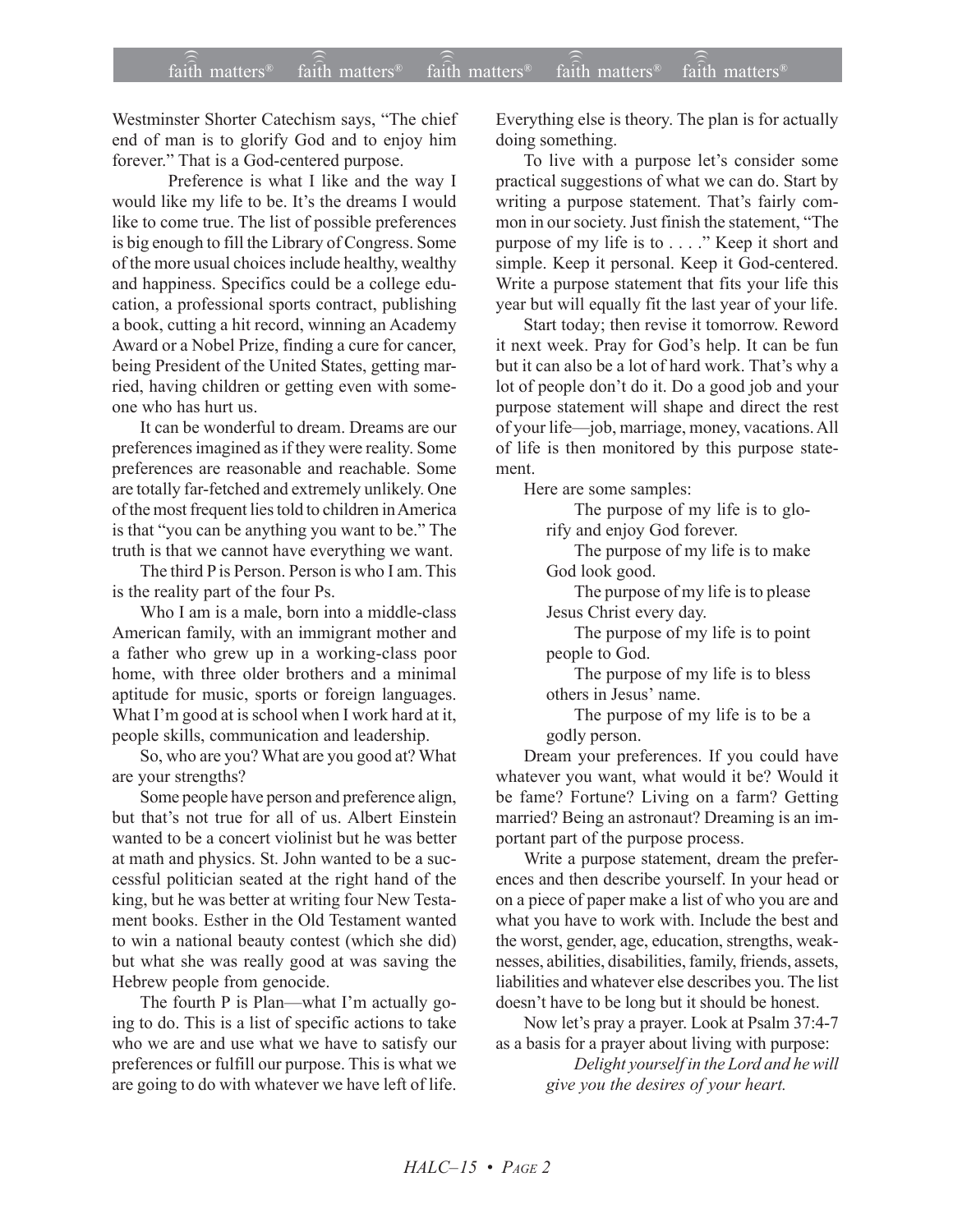*Commit your way to the Lord; trust in him and he will do this:*

*He will make your righteousness shine like the dawn, the justice of your cause like the noonday sun.*

*Be still before the Lord and wait patiently for him; do not fret when men succeed in their ways.*

Here is the way to pray and think about living with purpose:

*<sup><i>'*</sup>Delight yourself in the Lord'' means putting God absolutely first. Whatever God wants is what we choose even if that means none of our preferences. We choose to put God first even if we are not healthy, wealthy or happy. God first!

*<sup>8</sup>He will give you the desires of your heart*<sup>*?</sup></sup></sup>* doesn't mean that God will give us whatever we please or whatever we want. It means that God will change our preferences so that we want what is best.

*ìCommit your way to the Lord; trust in him.î* This means we have absolute confidence that God will accomplish his purposes in our lives.

*ìWait patiently.î* This means that we trust God for his schedule.

*ìDo not fret when others succeed*.*î* When we understand that each of us is unique and that we have a purpose before

God then we don't have to compare ourselves to anybody else. All we need to do is trust God.

If you model it after Psalm 37, what would your prayer sound like? Maybe something like this:

God, I commit the purpose of my life to please you. You are number one all the time with everything. You made me and you know me. I trust you to fulfill your purpose in me even if that means giving up my preferences. And, I'll leave the timing to you, God, even if it means that I die before I fully understand all that you are doing. I purpose my life for you. In Jesus' name. Amen.

Go ahead and make your plan for life. It may include school, a career, family, money or anything else. Just make all the choices based on fulfilling your purpose.

If the purpose of my life is to please and honor God, how will I uniquely do this in the way I live? How do I please and honor God with my job, my marriage, in divorce, health, car, education, budget, friends, the parties I give or attend, the clothes I wear, illness, business, my expense account, my attitude and dealings with poor people, politics, other races, sports, church, children or what I read? What is my plan to fulfill my life's purpose?

It is important that we check our progress on an ongoing basis. Regularly get a checkup. How am I doing in fulfilling my purpose? What is God doing to fulfill his purpose in me?

There is an amazing and supernatural teaching in Romans 8:28-29 where it says:

> *And we know that in all things God works for the good of those who love him, who have been called according to his purpose. For those God foreknew he also predestined to be conformed to the likeness of his Son.*

In other words, we are not the only ones with a

purpose and a plan for our lives. God had a purpose and plan for each of us before we were born. God is working to make everything come together for good, even our mistakes. God's plan is to make us like Jesus. Checking up

means that we are regularly reviewing how we are doing for God and what God is doing in us.

When necessary, change the plan. Life's purpose stays the same throughout a lifetime but the reality is that our plans often need to be updated. If I decide to glorify God as a parent but never get married or have a child then my plan needs to be changed. I must decide how I can glorify God single and childless. If I plan to fulfill the purpose of God in my life through my job and then I loose my job, the plan needs to be changed to please God with a different plan. If I plan to make God look good in a way that is restricted by unexpected sickness, how can I now fulfill my purpose and make God look good even when I'm ill?

Bethany Hamilton was ranked as the best amateur teen surfer in Hawaii. In October 2003 she was attacked by a tiger shark and lost her arm. As a committed Christian Bethany planned to ful-

*We live to please and honor God. That is our purpose in every circumstance.*